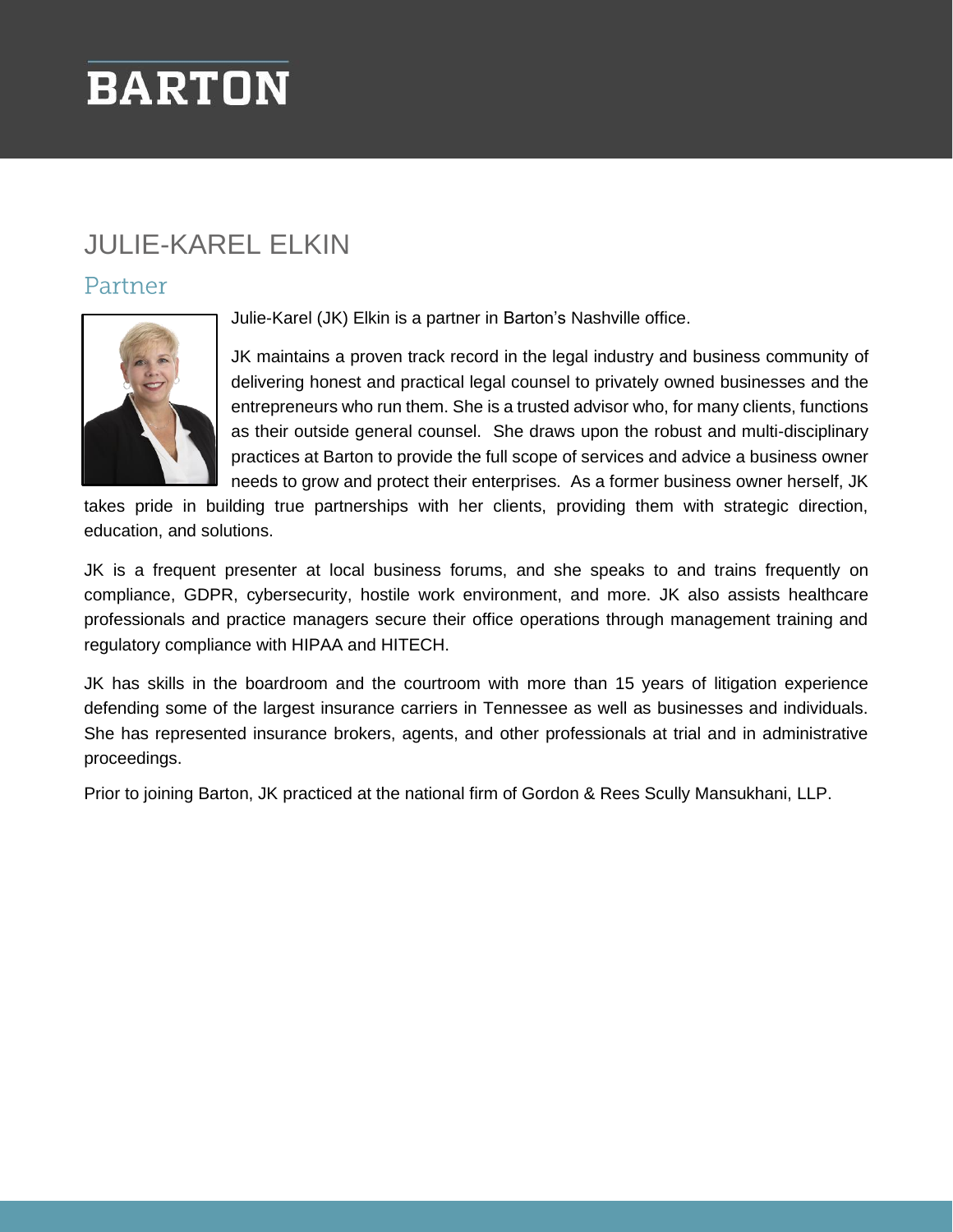## **BARTON**

### Contact

P: 615.340.6792 F: 615.238.6762 jkelkin@bartonesq.com

## Education

Nashville School of Law, Salutatorian, J.D. Cumberland University, B.A. Political Science, *cum laude*

## Admissions

#### Tennessee Tennessee Trial and Appellate Courts Tennessee Supreme Court U.S. District Courts, Eastern Districts of Tennessee United States Court of Appeals, Sixth Circuit United States Supreme Court, Eligible

## Memberships

Alumni and Parent Battle Ground Academy Feed America First Davis House Read2Me and founding member Community Capital Social Investment Group The Giving Garden and Second Harvest

## Honors

Tennessee Trained Mediator and Legal Mentor HIPAA Certification Harry Phillips American Inn of Court Nashville School of Law Rigorous Writing **Mentor** 

### Practices

Business Transactions Commercial Litigation Corporate Formation, Governance, and **Compliance** Cybersecurity, Data Privacy, GDPR **Compliance** Emerging Companies and Venture Capital Executive Compensation and Separation Intellectual Property Internal Investigations Labor and Employment Disputes Labor, Employment, and Executive **Compensation** Real Estate Private Client Services

## **Industry Experience**

Advertising, Marketing, and Public Relations Cannabis Finance Food and Hospitality **Healthcare** Logistics Manufacturing and Distribution **Technology**